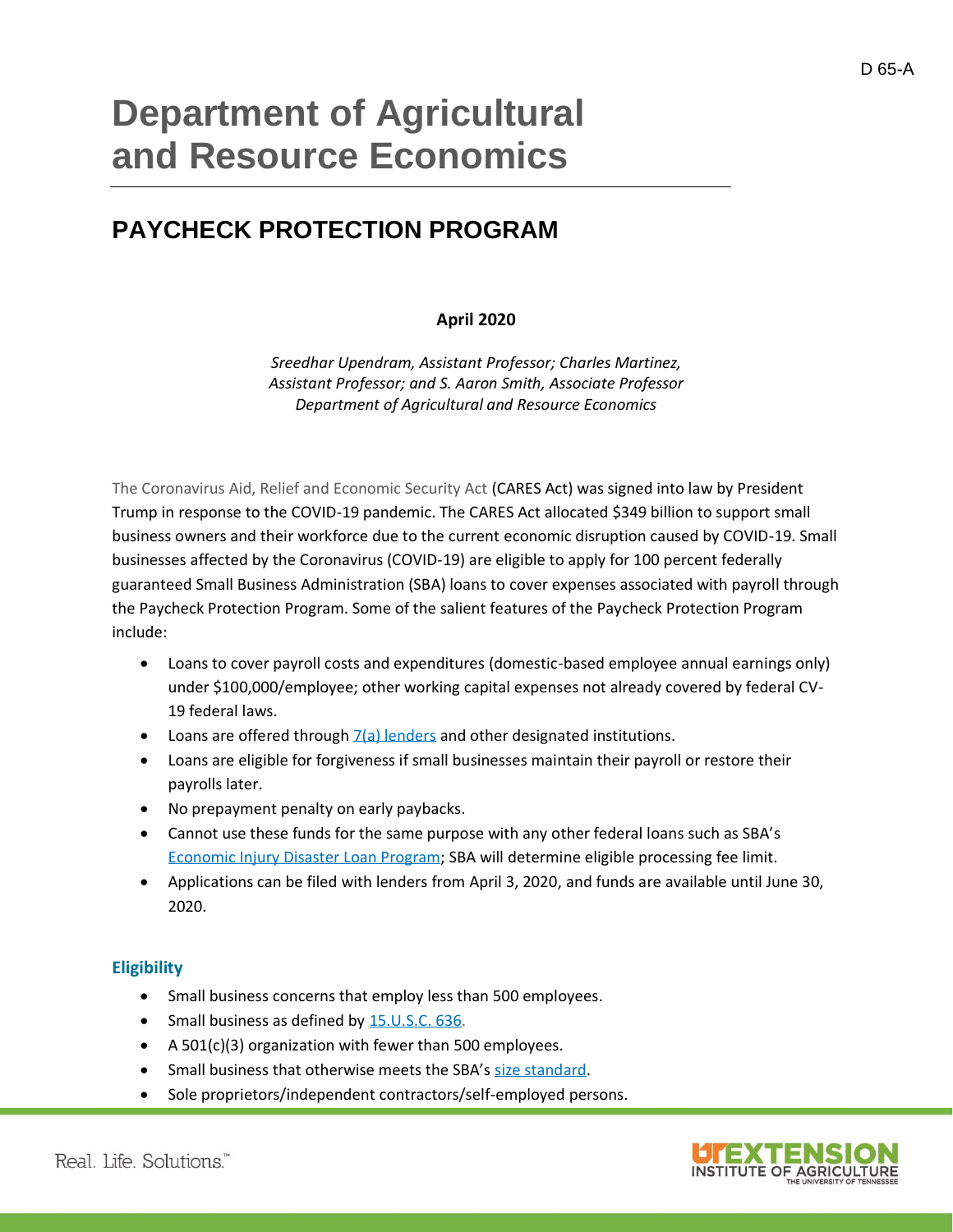- Private nonprofit organizations/501 (c)(19) veterans organizations that meet the SBA's size [standard.](https://www.sba.gov/document/support--table-size-standards)
- A tribal business concern that meets the SBA's [size standard.](https://www.sba.gov/document/support--table-size-standards)
- Small business owners who make good faith certification that the business needs funds to operate in current economic conditions and will use funds for authorized purposes.
- Small businesses in the accommodation and food services sector (NAICS 72) that employ less than 500 employees per physical location.

# **Covered Period**

- The covered period is from February 15 through June 30, 2020, for businesses that were operational.
- For seasonal small businesses, the payroll period is from February 15, 2019/March 1, 2019, through June 30, 2019.

#### **Maximum Loan Amount**

- Loans can be up to 2.5 times the small business's monthly payroll costs, not to exceed \$10 million.
- For existing small businesses: Total average monthly payroll for the previous year, excluding compensation above \$100,000/employee, times 2.5, plus unrealized share of any 7(a) loan approved under federal FY2020 budget.
- For otherwise eligible businesses: Small businesses not in business during the covered period, total average monthly payroll between January 1 through February 29, 2020, times 2.5, plus the unrealized share of any 7(a) loan approved under federal FY2020 budget.

# **Allowable Uses/Loan Funds**

- Small businesses can use funds to meet payroll costs/cover employee benefits, including commissions or similar compensation; operating costs including rent, mortgage interest payments, utilities and interests on debt incurred during the covered period.
- Sole proprietors, independent contractors, and self-employed individuals: Wages, income, commission, net earnings or similar compensation that is no more than \$100,000 in one year, as prorated for the covered period.
- Excluded costs include:
	- $\circ$  Compensation of an employee above \$100,000, as prorated for the covered period.
	- o Payroll taxes, railroad retirement taxes and income taxes.
	- $\circ$  Compensation of an employee whose residence is outside of the United States.
	- $\circ$  Qualified sick leave wages with allowable credit under section 7001 and qualified family leave wages with allowable credit under section 7003 of the Families First Coronavirus Response Act.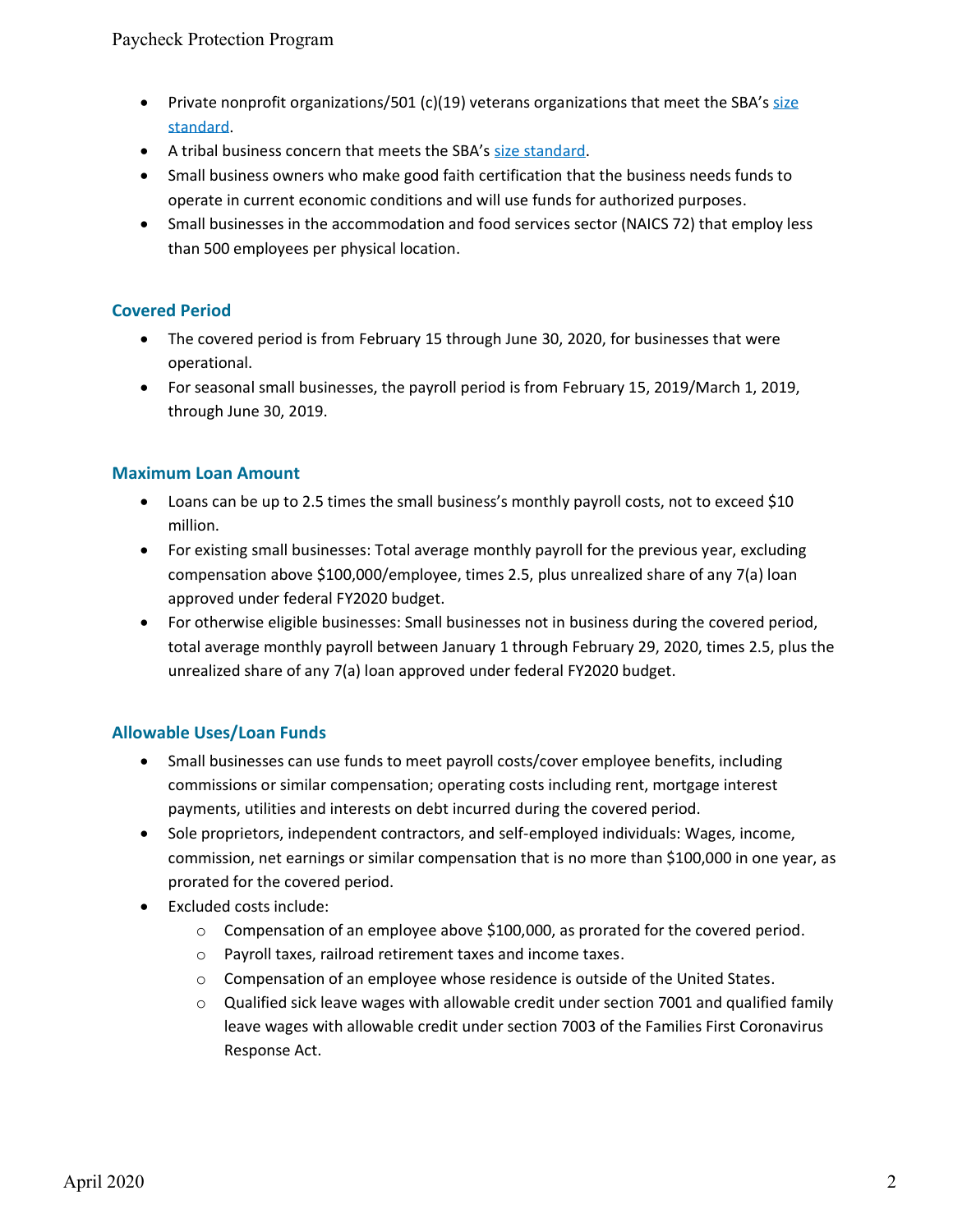# **Loan Forgiveness**

Small businesses are eligible for loan forgiveness to the amount spent during the covered eight-week period on the following expenses:

- Payroll costs used to determine loan eligibility.
- Mortgage interest obligation.
- Rent on leasing agreement.
- Utility payments on electricity, gas, water, telephone, internet and transportation.
- Tips, additional wages paid to employees.

The amount of loan forgiveness is reduced based on:

- Reduction in number of employees:
	- $\circ$  Payroll cost multiplied by the average full-time equivalent employees (FTEs) during the covered period divided by:
		- **Diam 1: Average FTEs per month from February 15, 2019, to June 30, 2019.**
		- **Diam** Option 2: Average FTEs per month from January 1, 2020, to February 29, 2020.
		- For season employees: Average FTEs per month from February 15, 2019, to June 30, 2019.
- Reduction of more than 25 percent in wages paid to employees: For employees who did not earn more than \$100,000 in annual wages in 2019:
	- $\circ$  Payroll cost minus reduction in wages greater than 25 percent compared to the most recent full quarter.
- Small businesses shall not reduce the amount of loan forgiveness during the period beginning February 15, 2020, and ending 30 days after enactment of the CARES act, if they bring back employees on the payroll or restore wages by June 30, 2020.

# **Loan Terms**

The maximum loan term is two years; the interest rate is fixed at 1 percent with no loan fees or prepayment penalty. All payments are deferred for six months, and interest will continue to accrue during this period.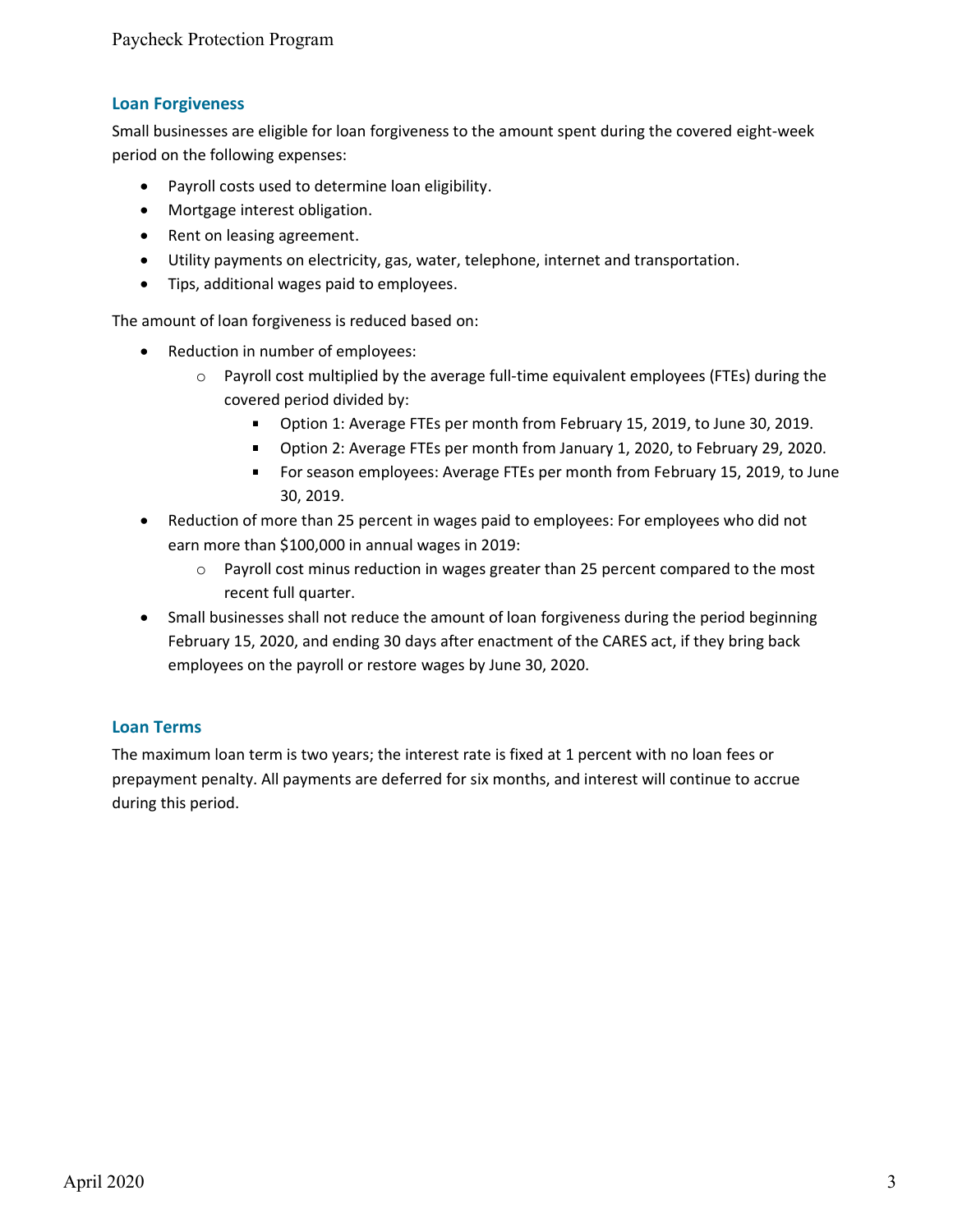#### **Waivers**

- During the covered period, SBA's [affiliation rules](https://www.sba.gov/sites/default/files/2018-09/2018-07-13%20AFFILIATION%20GUIDE_Updated%20%281%29.pdf) are waived for small businesses that are financed by a Small Business Investment Company (SBIC) and for small businesses in the accommodation and food service sector (NAICS 72) and franchises with a franchiser identifier code assigned by SBA.
- During the covered period, the "credit elsewhere" requirement is waived for small business owners.
- During the covered period, "collateral" and "personal guarantee" requirements are waived for small business owners.

# **Designated Lenders**

U.S. Treasury and Small Business Administration may designate additional lenders that are qualified to process, close, disburse and service loans made with the guarantee of the Administration. Lenders may approve loans with delegated SBA authority. Lender reimbursement rates are:

- 5 percent per covered loans under \$350,000.
- 3 percent per covered loans between \$350,000 and \$2 million.
- 1 percent per covered loans over \$2 million.

#### **How to Apply**

To apply for the Paycheck Protection Program, contact any existing SBA 7(a) lender, or through any participating federally insured depository institution or federally insured credit union. Other regulated institutions may be designated to make these loans once they are approved and enrolled in the program.

#### **When to Apply**

Lenders begin processing applications on April 3, 2020. Funds are available until June 30, 2020.

A sample application form for the Paycheck Protection Program is available as a reference at: <https://www.sba.gov/document/sba-form--paycheck-protection-program-ppp-sample-application-form>

For the latest information on the Paycheck Protection Program, please visit SBA's Paycheck Protection Program:<https://www.sba.gov/funding-programs/loans/paycheck-protection-program-ppp>